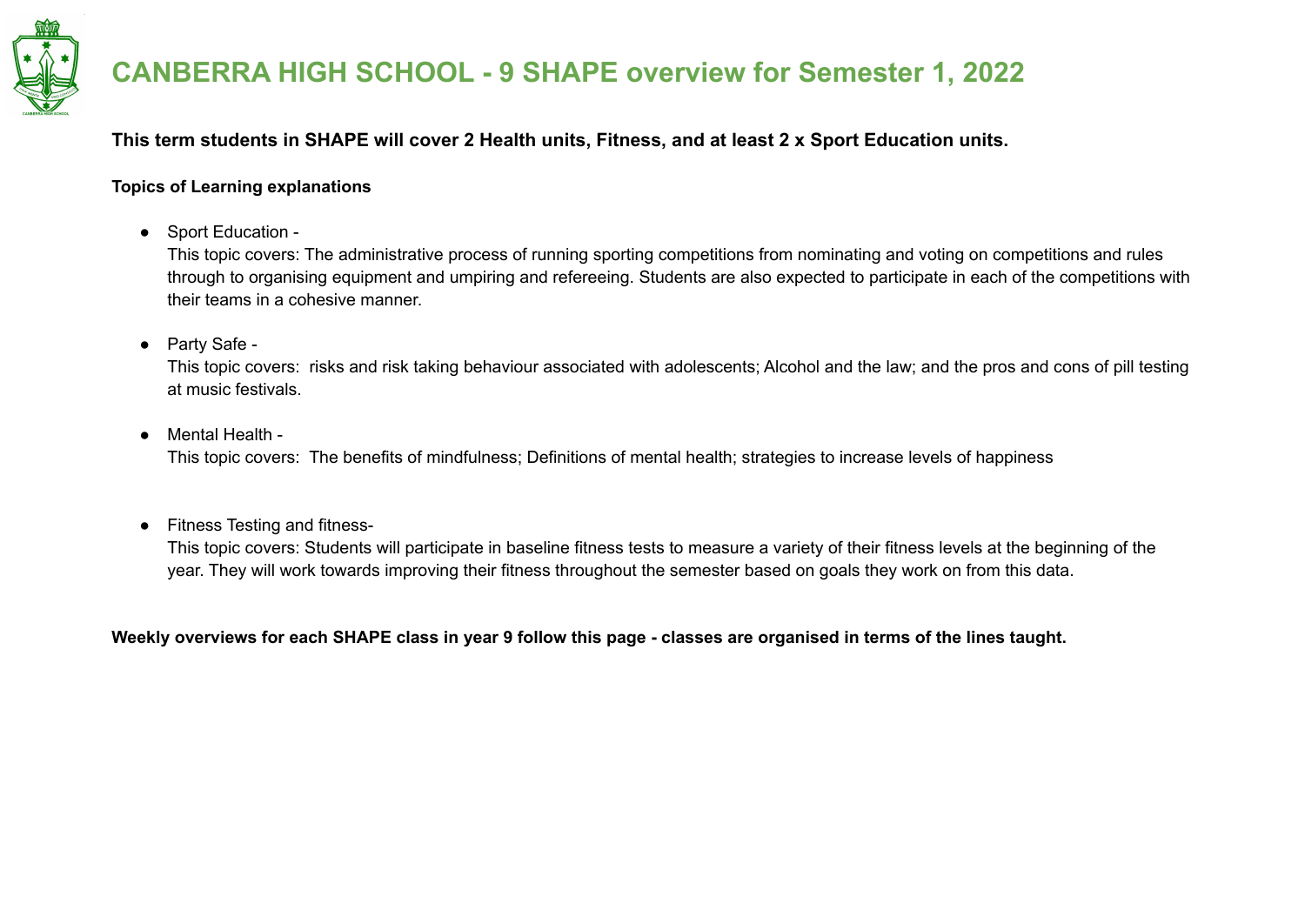

#### **This term students in SHAPE will cover 2 Health units, Fitness, and at least 2 x Sport Education units.**

| Line C          | 9 Lambert                                  | 9 Gooch              | 9 Terry                  |
|-----------------|--------------------------------------------|----------------------|--------------------------|
| 1               | Minor Games and<br>Introduction to Fitness |                      | Minor Games and Introduc |
| $\overline{2}$  | Oztag                                      | Oztag                | Oztag                    |
| 3               | Oztag                                      | Oztag                | Oztag                    |
| 4               | Oztag                                      | Oztag                | Oztag                    |
| 5               | Hockey                                     | Hockey               | Hockey                   |
| $6\phantom{1}6$ | Hockey                                     | Hockey               | Hockey                   |
| 7               | Hockey                                     | Hockey               | Hockey                   |
| 8               | <b>Party Safe</b>                          | <b>Party Safe</b>    | <b>Party Safe</b>        |
| 9               | <b>Party Safe</b>                          | <b>Party Safe</b>    | <b>Party Safe</b>        |
| 10              | <b>Party Safe</b>                          | <b>Party Safe</b>    | <b>Party Safe</b>        |
| Week            | Term 2                                     | Term <sub>2</sub>    | Term <sub>2</sub>        |
| 1               | Volleyball                                 | Volleyball           | Volleyball               |
| $\overline{2}$  | Volleyball                                 | <b>Volleyball</b>    | Volleyball               |
| 3               | Volleyball                                 | <b>Volleyball</b>    | <b>Volleyball</b>        |
| 4               | Volleyball                                 | Volleyball           | Volleyball               |
| 5               | <b>Mental Health</b>                       | <b>Mental Health</b> | <b>Mental Health</b>     |
| 6               | <b>Mental Health</b>                       | <b>Mental Health</b> | <b>Mental Health</b>     |
| 7               | Cricket                                    | Cricket              | Cricket                  |
| 8               | Cricket                                    | Cricket              | Cricket                  |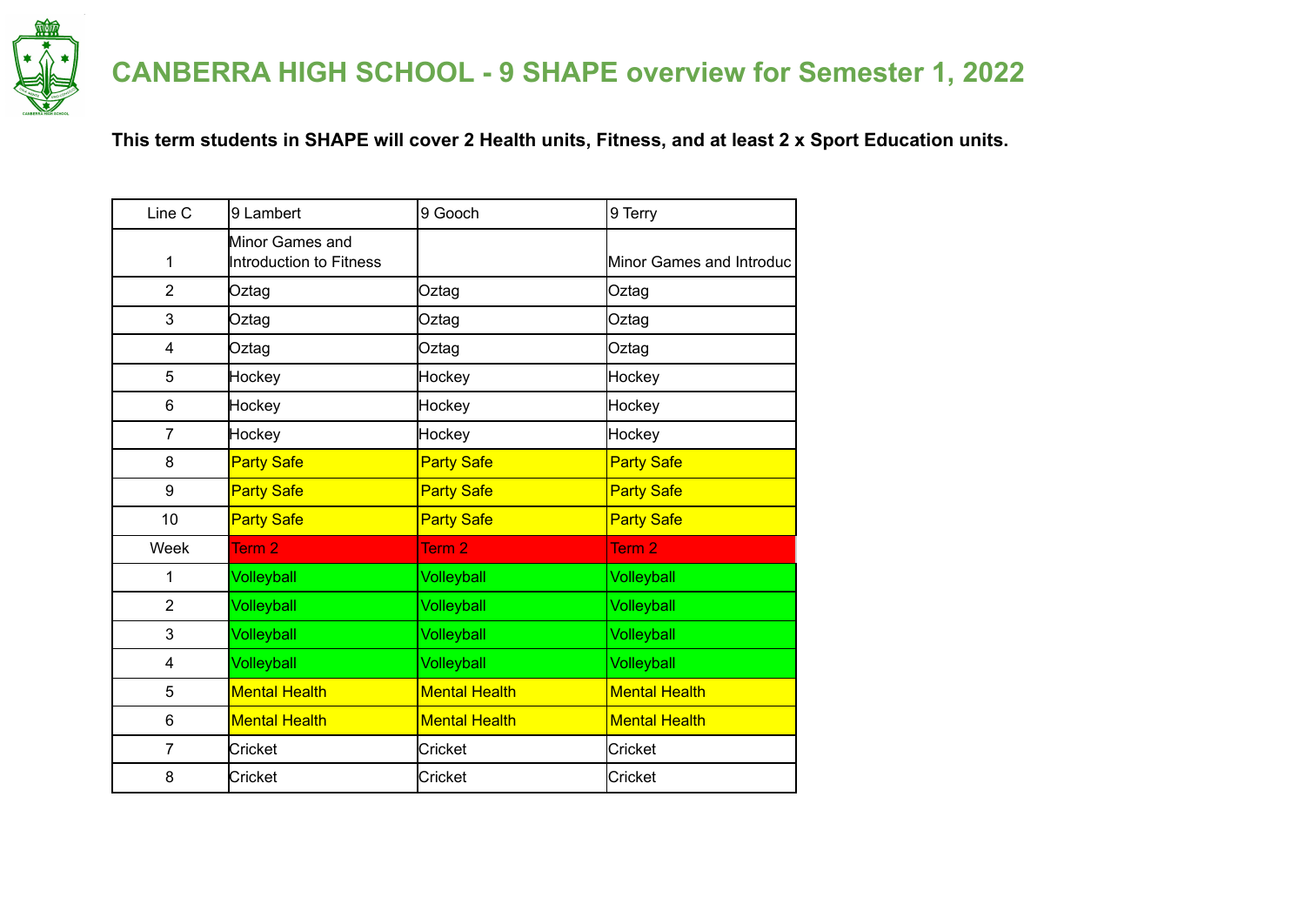

#### **This term students in SHAPE will cover 2 Health units, Fitness, and at least 2 x Sport Education units.**

|         | Cricket | Cricket        | <b>Cricket</b> |
|---------|---------|----------------|----------------|
| ◠<br>١U | Cricket | <b>Cricket</b> | Cricket        |

| Line F         | 9 Crowe                                                                         | 9 lemma              |
|----------------|---------------------------------------------------------------------------------|----------------------|
| Week           | Term 1                                                                          | Term 1               |
| 1              | Minor Games and introduction to fitness Minor Games and introduction to fitness |                      |
| $\overline{2}$ |                                                                                 |                      |
| 3              |                                                                                 |                      |
| 4              |                                                                                 |                      |
| 5              |                                                                                 |                      |
| 6              | <b>Mental Health</b>                                                            | <b>Mental Health</b> |
| 7              | <b>Mental Health</b>                                                            | <b>Mental Health</b> |
| 8              |                                                                                 |                      |
| 9              |                                                                                 |                      |
| 10             |                                                                                 |                      |
| Week           | Term <sub>2</sub>                                                               | Term 2               |
| 1              | <b>Party Safe</b>                                                               | <b>Party Safe</b>    |
| $\overline{2}$ | <b>Party Safe</b>                                                               | <b>Party Safe</b>    |
| 3              | <b>Party Safe</b>                                                               | <b>Party Safe</b>    |
| 4              |                                                                                 |                      |
| 5              |                                                                                 |                      |